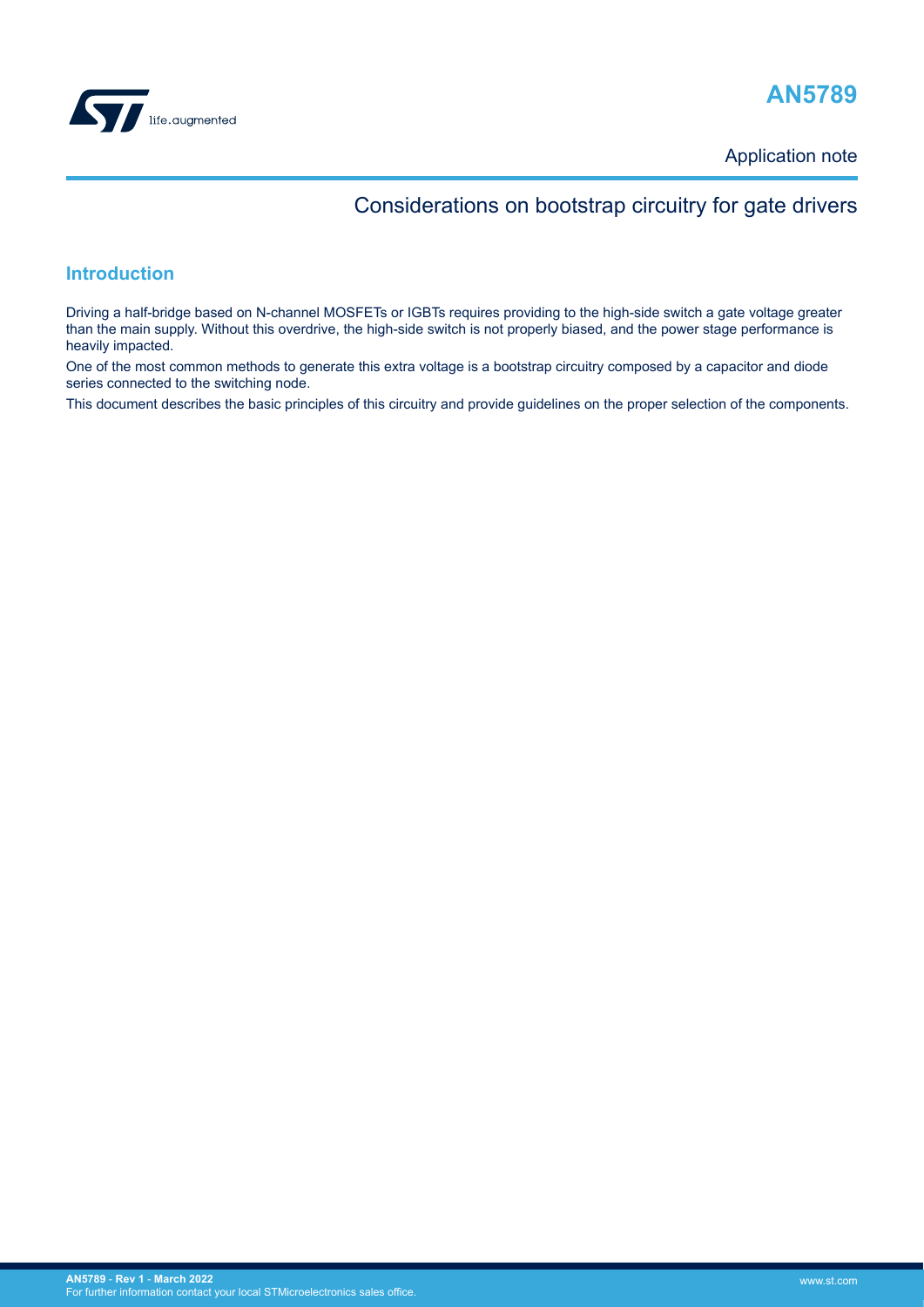## **1 Basics**

<span id="page-1-0"></span>*Lyt* 

## **1.1 List of acronyms and abbreviations**

The following is a list of the acronyms and abbreviations used in the document with their meanings.

|                     | <b>Description</b>                                                                                                                                          |
|---------------------|-------------------------------------------------------------------------------------------------------------------------------------------------------------|
| <b>MOSFET</b>       | Metal-Oxide-Semiconductor Field-Effect Transistor                                                                                                           |
| <b>IGBT</b>         | Insulated Gate Bipolar Transistor                                                                                                                           |
| <b>HS</b>           | High-side. It indicates, in general, a circuitry referred to the power stage output (i.e. switching node).                                                  |
| LS.                 | Low-side. It indicates, in general, a circuitry referred to the power stage ground.                                                                         |
| <b>PWM</b>          | <b>Pulse Width Modulation</b>                                                                                                                               |
| <b>UVLO</b>         | Undervoltage Lock Out. It is the protection forcing a circuit in a safe stage when its supply voltage is below a<br>target threshold.                       |
| Six-step            | Also known as trapezoidal control, it is a control algorithm for three-phase brushless motors.                                                              |
| <b>FOC</b>          | Field Oriented Control. It is a closed-loop, the control algorithm driving for three-phase brushless motors.                                                |
| <b>SVM</b>          | Space Vector Modulation. It is a driving strategy for the power stage of a three-phase motor inverter.                                                      |
| Modulation<br>index | In motor driving algorithms, it is the amplitude of the voltage vector applied to the motor expressed as<br>percentage of the power stage's supply voltage. |

### **Table 1. List of acronyms and abbreviations**

## **1.2 Basic principle of operation**

The typical schematic of the bootstrap circuit is presented in Figure 1.





When the LS switch is on, the CBOOT bootstrap capacitor is charged through the bootstrap diode (D1). Turning on the HS switch, the OUT node rises to V<sub>BUS</sub> and diode is reverse biased. The voltage on C<sub>BOOT</sub> (V<sub>BO</sub>) is maintained, consequently  $V_{\text{BOOT}}$  rises above  $V_{\text{BUS}}$  providing the extra-voltage needed for keeping on the HS.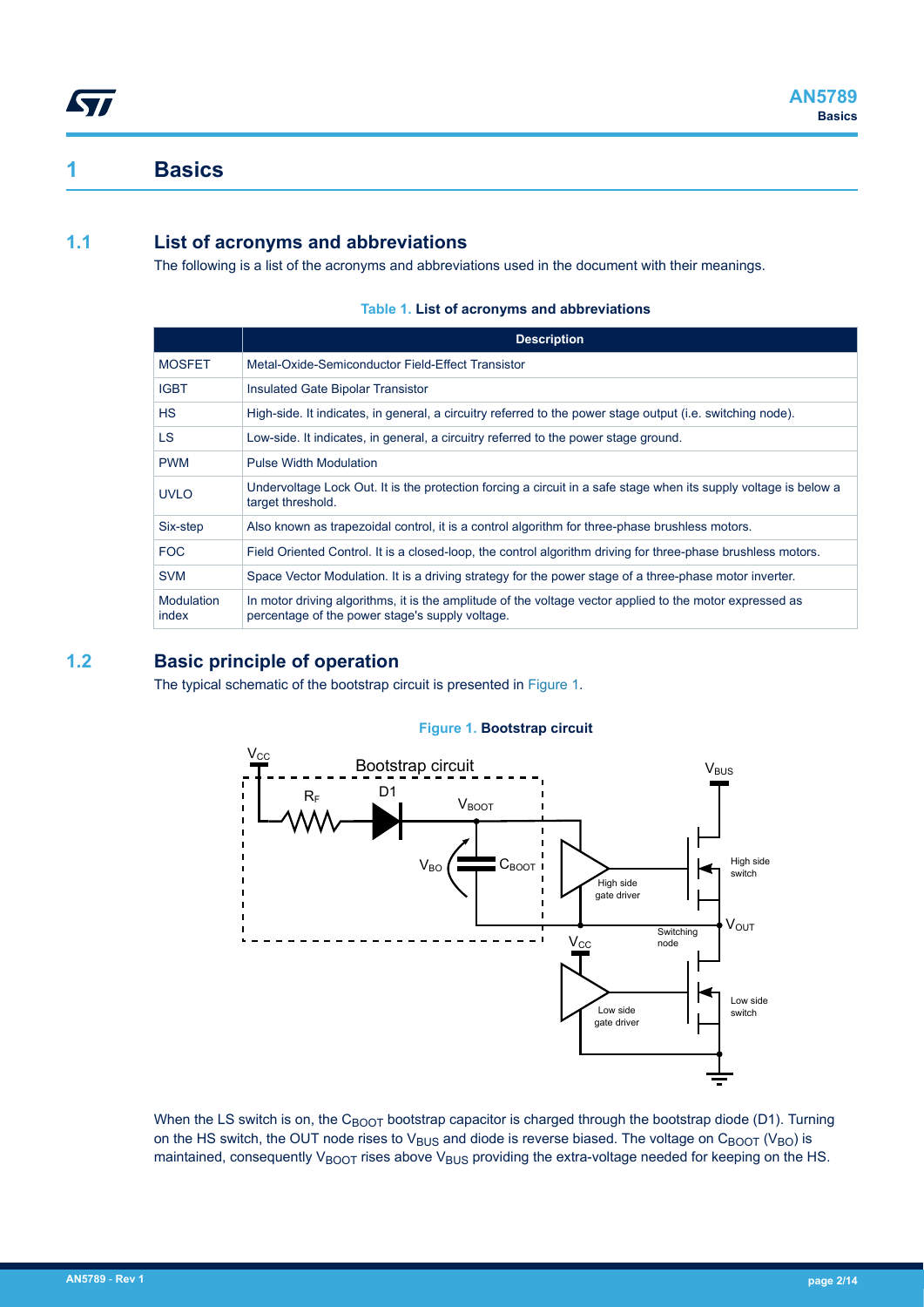<span id="page-2-0"></span>

## **1.3 Charge and discharge phases**

As introduced in the previous section, the charge of the bootstrap capacitor is performed forcing to ground the OUT node through the LS switch.



### **Figure 3. Equivalent circuit during CBOOT charging**

The voltage increase on the bootstrap capacitor during the charging phase is described by the following formula: **Equation 1**

$$
V_{BO}(t) = (V_{CC} - V_F) + (V_{BO}(t_0) - (V_{CC} - V_F)) \cdot e \frac{-t}{R_F \cdot C_{BOOT}}
$$
(1)

Where:

- $V_{BO}$  is the voltage on the bootstrap capacitor  $C_{BOOT}$
- $V_{BO}(t_0)$  is the starting voltage at beginning of charging phase
- $V_{CC}$  is the gate driver supply voltage
- $V_F$  is the forward voltage of the bootstrap diode (D1 in [Figure 1\)](#page-1-0)
- $\cdot$  R<sub>F</sub> is the equivalent series resistance of the bootstrap circuit including the on-resistance of the bootstrap diode (D1 in [Figure 1\)](#page-1-0).

When the HS is on, the bootstrap capacitor is discharged.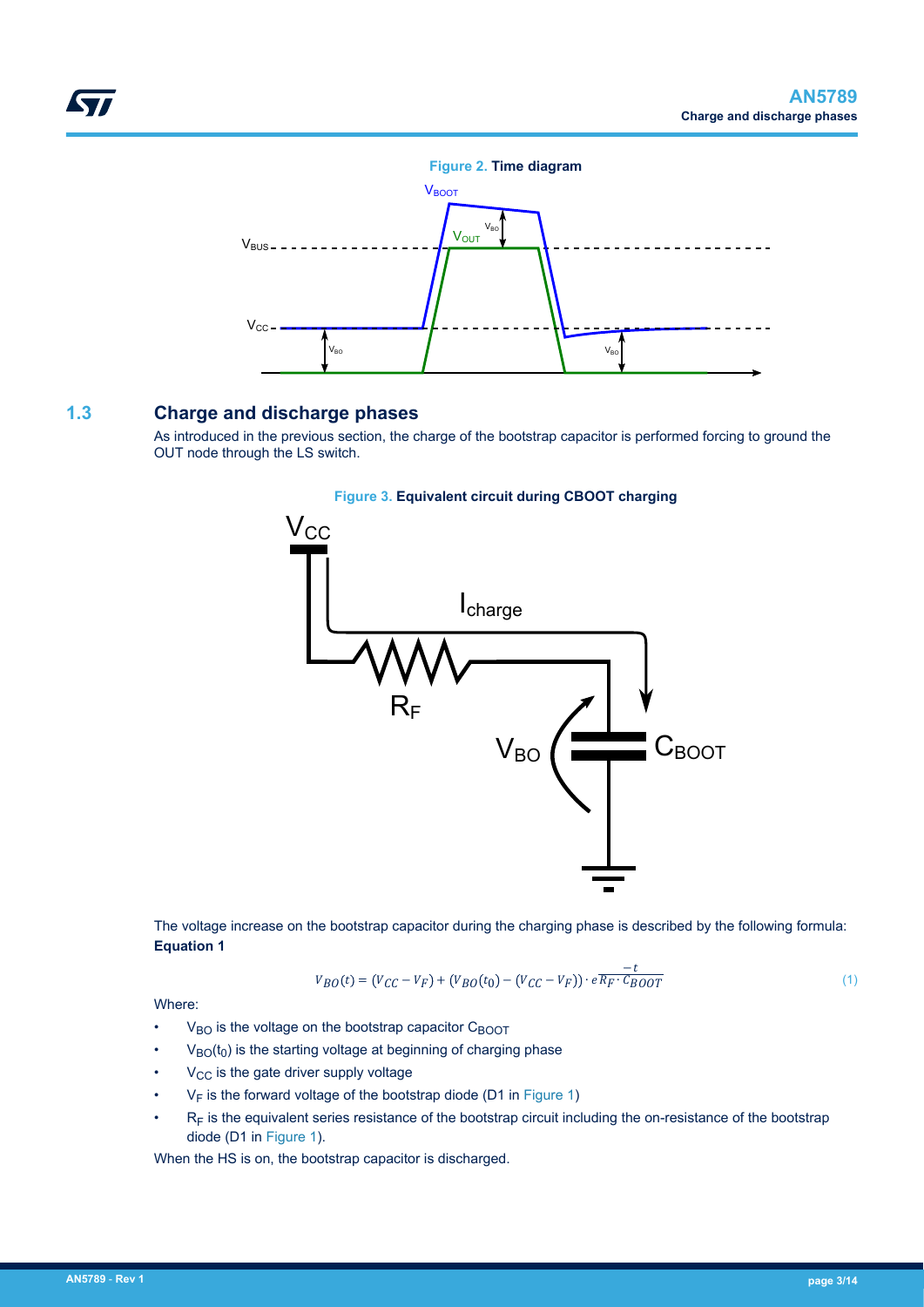<span id="page-3-0"></span>

### **Figure 4. . Equivalent circuit during CBOOT discharging**

In this case it is more convenient to calculate the  $V_{BO}$  variation using the charge provided to the driving circuitry. Composed by two parts: the one provided by the HS gate driving circuitry to turn on the switch (i.e. the Total Gate Charge) and the one needed to keep the circuitry biased.

The resulting formula is:

**Equation 2**

$$
\Delta V_{BO}(t) = \frac{Q_g + I_{BOOTq} \times t}{C_{BOOT}} \tag{2}
$$

Where:

- $\Delta V_{\rm BO}$  is the voltage reduction during the discharge phase
- $Q<sub>q</sub>$  is the Total Gate Charge of the HS
- $I_{\text{BOOTo}}$  is the quiescent current of the circuitry connected to  $C_{\text{BOOT}}$ .

Using Equation 2 to calculate  $V_{BO}(t_0)$  for Equation [1,](#page-2-0) it is possible to estimate the resulting VBO voltage at the end of each charge and discharge cycle.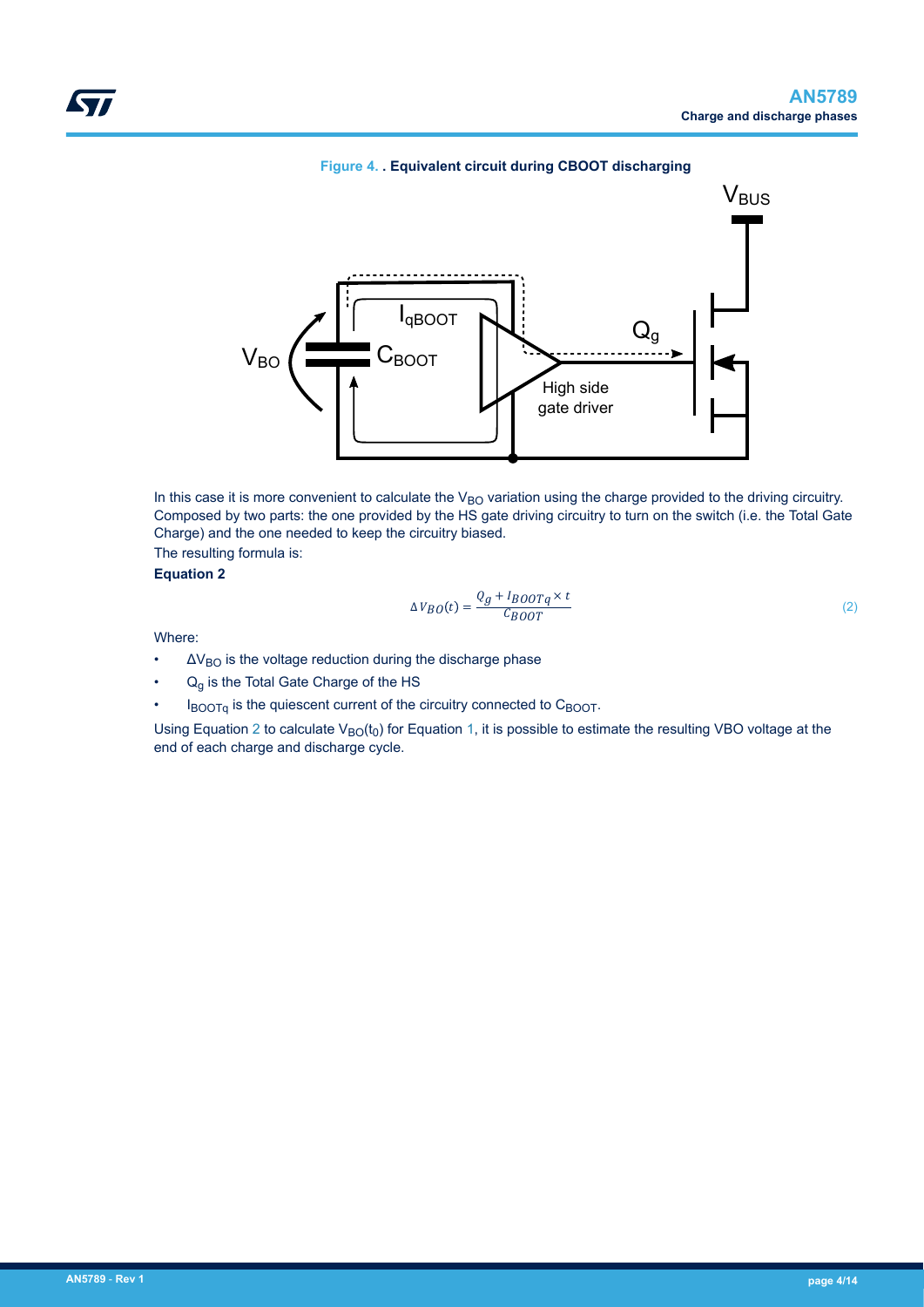## <span id="page-4-0"></span>**2 Use cases**

In the following sections some common use cases are described.

## **2.1 Constant duty-cycle**

In case of operation with constant switching frequency and duty-cycle, the on-time of HS and LS switches are also constant.

After a settling time of about 5 times the R<sub>F</sub>⋅C<sub>BOOT</sub>, the bootstrap overdrive voltage stabilizes with a charge voltage variation equal to the discharge one.

Starting from Equation [1](#page-2-0) and Equation [2](#page-3-0), the minimum voltage (i.e. at the end of discharge phase) can be calculated with the following formula:

**Equation 3**

$$
\Delta V_{BO}(t_{onLS}) = \Delta V_{BO}(t_{onHS})
$$
\n
$$
V_{BO,min} = (V_{CC} - V_F) - \frac{Q_g + I_{BOOTq} \times t_{onHS}}{C_{BOOT}} / \left(1 - e^{-\frac{t_{onLS}}{R_F \cdot C_{BOOT}}}\right)
$$
\n(3)

Where:

- $t_{\text{on}}$  s is the LS switch-on time,
- t<sub>onHS</sub> is the HS switch-on time.

## **2.2 Maximum on-time**

The maximum HS on-time can be calculated starting from Equation [2](#page-3-0): **Equation 4**

$$
\Delta V_{BO} (t_{onHS, \text{max}}) = V_{BO}(t_0) - V_{UV}
$$
\n
$$
t_{onHS, \text{max}} = \frac{(V_{OB}(t_0) - V_{UV}) \times C_{BOOT} - Q_g}{I_{BOOTq}}
$$
\n
$$
(4)
$$

Where:

- $V_{\text{BO}}(t_0)$  is the starting voltage. Best case is when the bootstrap capacitor is fully charged and it is equal to  $V_{CC} - V_F$ .
- $V_{UV}$  is the undervoltage threshold below which it is not possible to guarantee the proper operation of the HS switch. In most cases this is equal to the UVLO level of the gate driver IC.

## **2.3 Motor driving**

If the half-bridge is a part of a three-phase motor driver, its duty-cycle varies in order to generate a rotating current on the motor.

The rotating current generation can be based on a trapezoidal (six-step) or a sinusoidal (e.g. FOC) commutation. Trapezoidal commutation divides the electrical rotation of the motor in six segments of 60°: based on which quadrant the vector is, a different driving to the three phases is applied.

Only one direction for each quadrant is used, six in total, which gives the name six-step to the commutation method.

In sinusoidal commutation, the most common driving strategy is the Space Vector Modulation (SVM). The dutycycle of each half-bridge is adjusted according to the target vector direction obtaining a continuous rotation and, consequently, a sinusoidal current.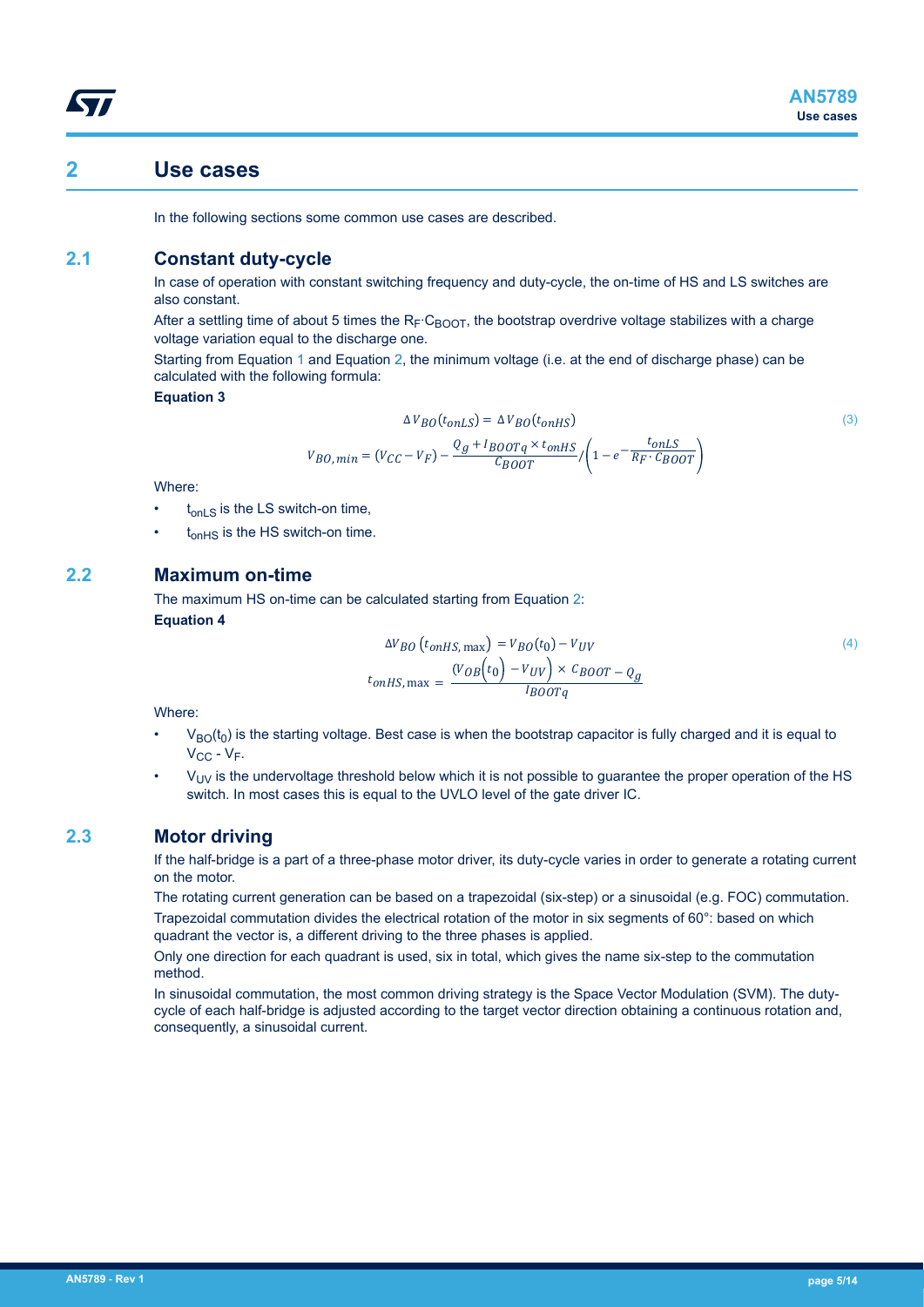### **2.3.1 Trapezoidal commutation (six-step)**

The duty-cycle applied in each state can be considered constant, for this reason the behavior of bootstrap circuitry is equivalent to the case described in [Section 2.1](#page-4-0) 



#### **Figure 5. Trapezoidal driving example (modulation index 80%)**

### **2.3.2 Space Vector Modulation with discontinuous PWM**

.

<span id="page-5-0"></span>**Syr** 

This implementation of the SVM uses, for each segment, two of the half-bridges to control the vector direction keeping the third one fixed at duty-cycle 0% (i.e. constantly connected to ground).



#### **Figure 6. SVM with discontinuous PWM example (modulation index 80%)**

This sequence allows a full recharge of the bootstrap capacitor during the 0% duty-cycle phase making the dimensioning of the circuitry easier.

Due to the continuous variation of the duty-cycle, it is difficult to define a formula for the calculation of the minimum  $V_{BO}$  and usually a simulation is required.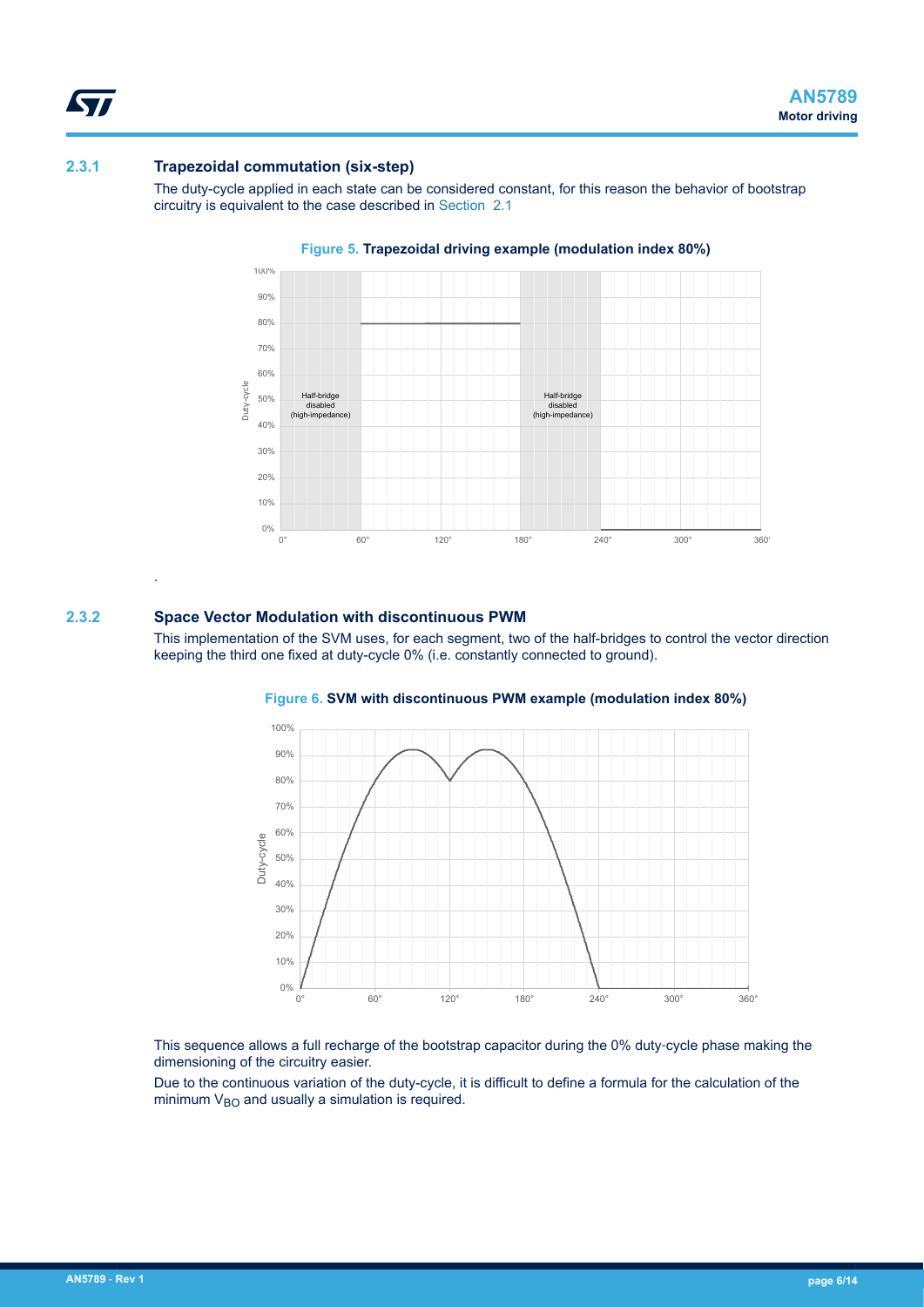<span id="page-6-0"></span>



Figure 7. SVM with discontinuous PWM: V<sub>CC</sub> - V<sub>BO,min</sub> variation with PWM frequency and Q<sub>q</sub>





### **2.3.3 Space Vector Modulation with continuous PWM**

This implementation of the SVM applies a variable duty-cycle to all the half-bridges, so the bootstrap capacitor is always subject to charge and discharge phases.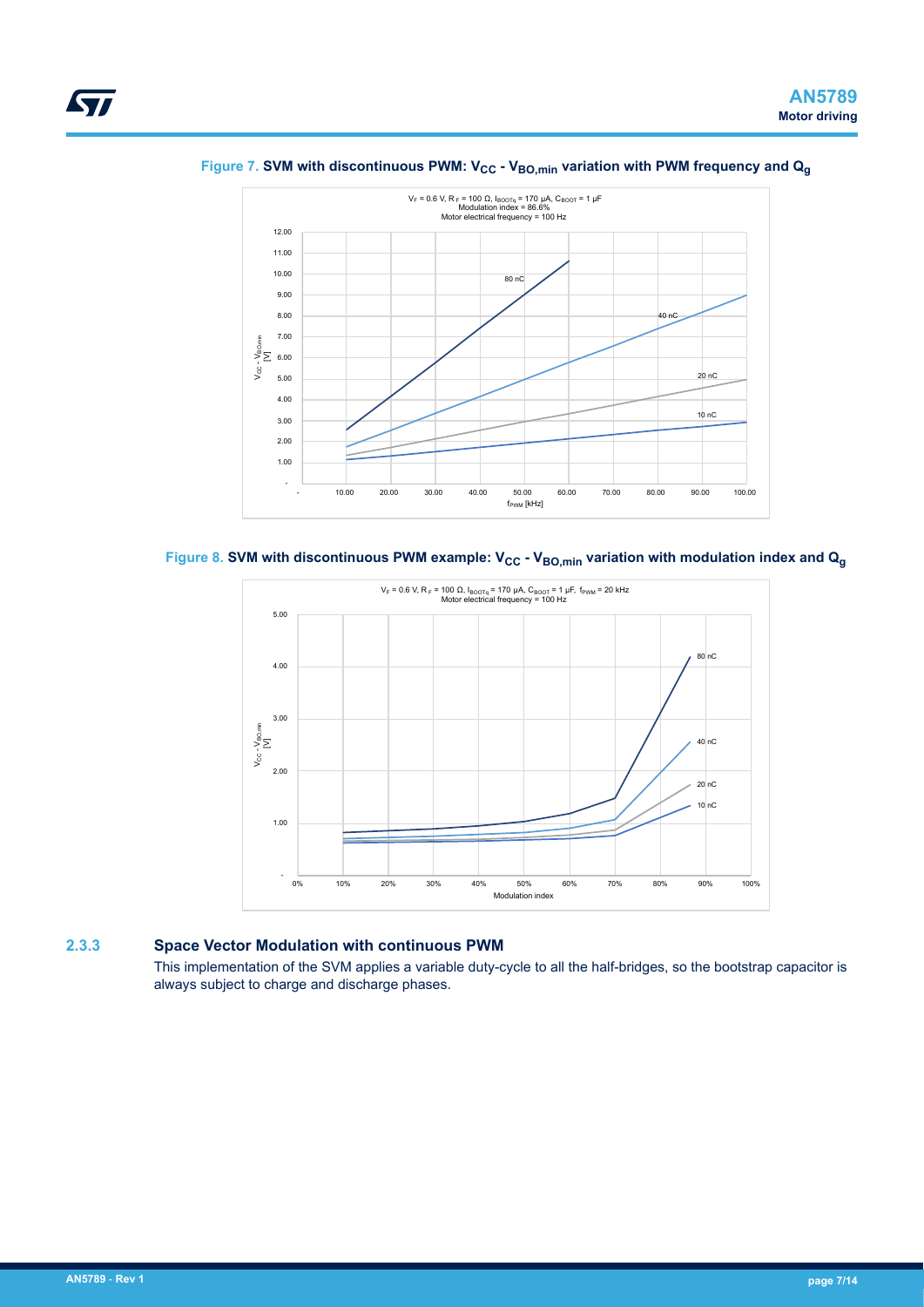<span id="page-7-0"></span>

**Figure 9. SVM with continuous PWM example (modulation index 80%)**

Also in this case, it is difficult to define a formula for the calculation of the minimum  $V_{BO}$  and the system behavior can be estimated only through simulation.



**Figure 10. SVM with continuous PWM – VBO,min variation with PWM frequency Q<sup>g</sup>**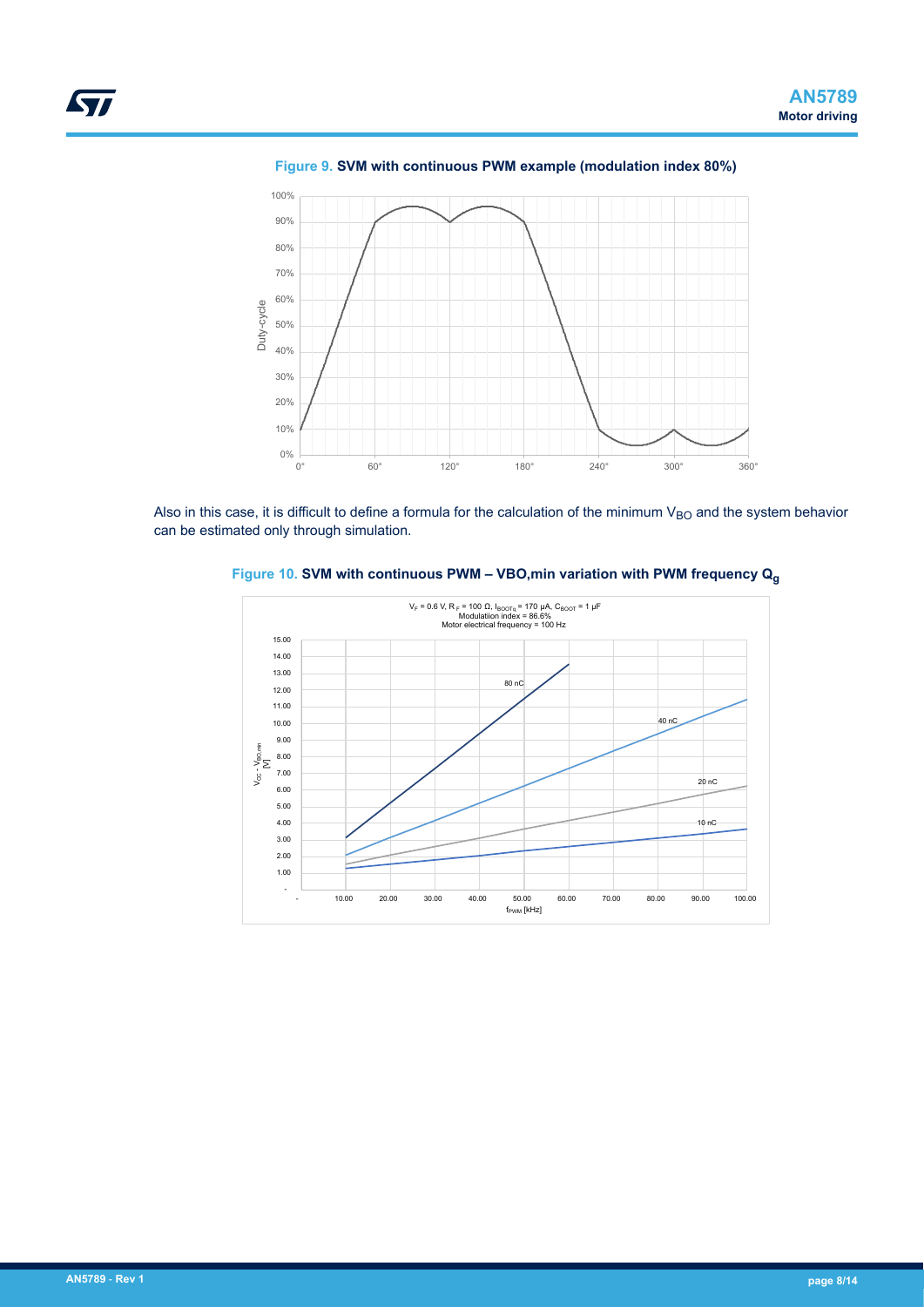

## <span id="page-8-0"></span>**Figure 11. SVM with continuous PWM example – VBO,min variation with modulation index and Q<sup>g</sup>**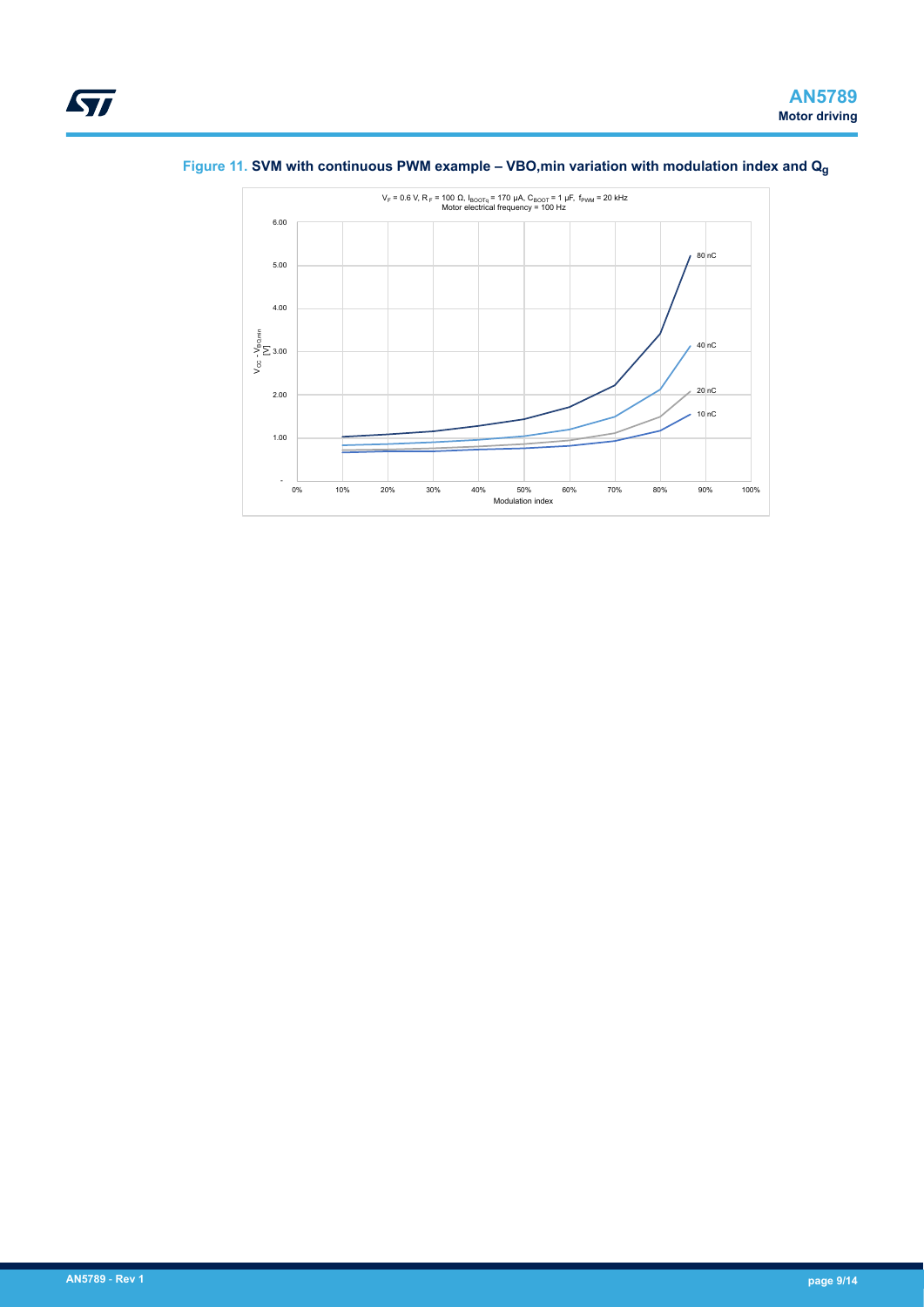# <span id="page-9-0"></span>**Revision history**

### **Table 2. Document revision history**

| <b>Date</b> | <b>Version</b> | Changes          |
|-------------|----------------|------------------|
| 23-Mar-2022 |                | Initial release. |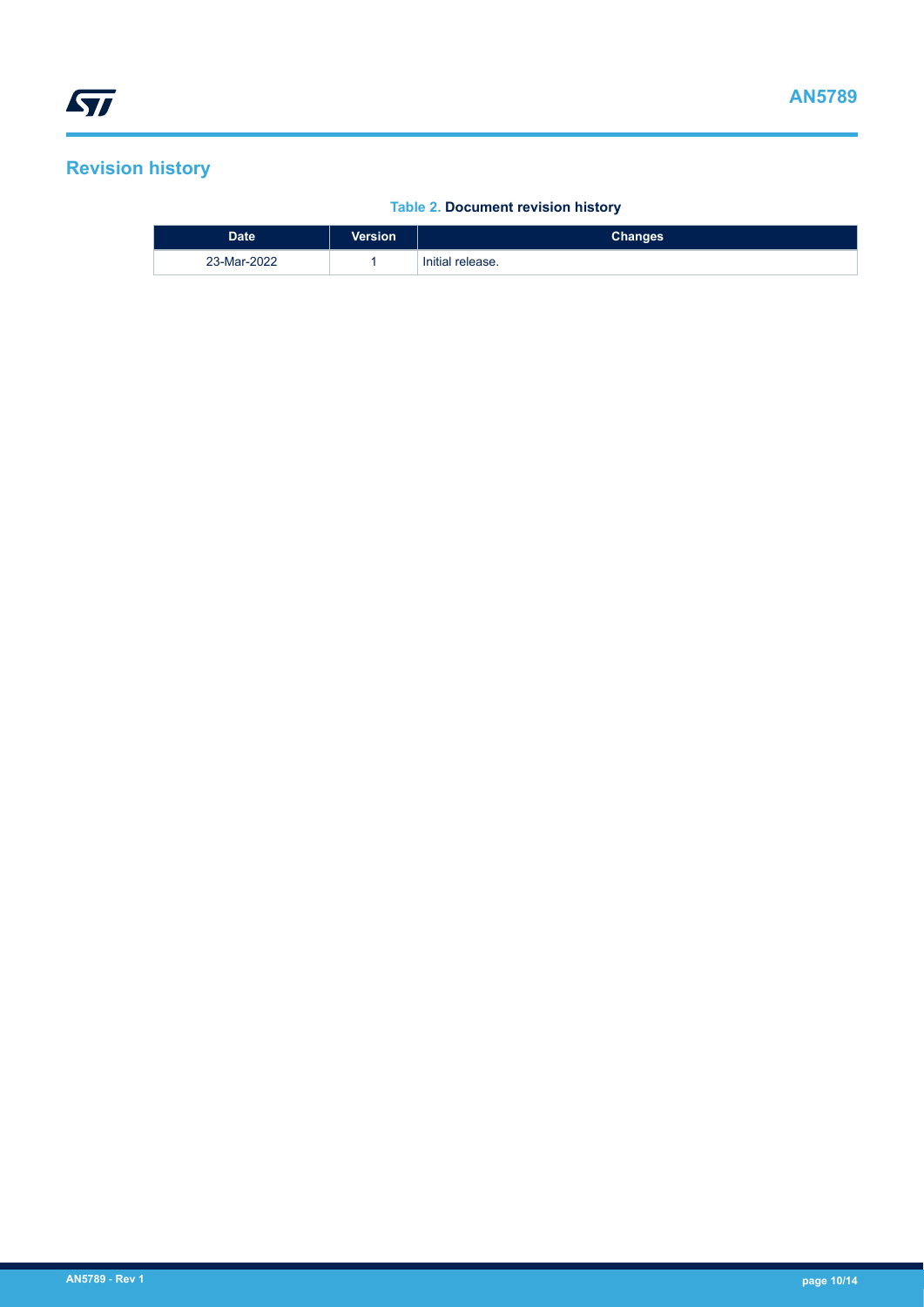# **Contents**

| 1              |     |       |  |
|----------------|-----|-------|--|
|                | 1.1 |       |  |
|                | 1.2 |       |  |
|                | 1.3 |       |  |
| $\overline{2}$ |     |       |  |
|                | 2.1 |       |  |
|                | 2.2 |       |  |
|                | 2.3 |       |  |
|                |     | 2.3.1 |  |
|                |     | 2.3.2 |  |
|                |     | 2.3.3 |  |
|                |     |       |  |
|                |     |       |  |
|                |     |       |  |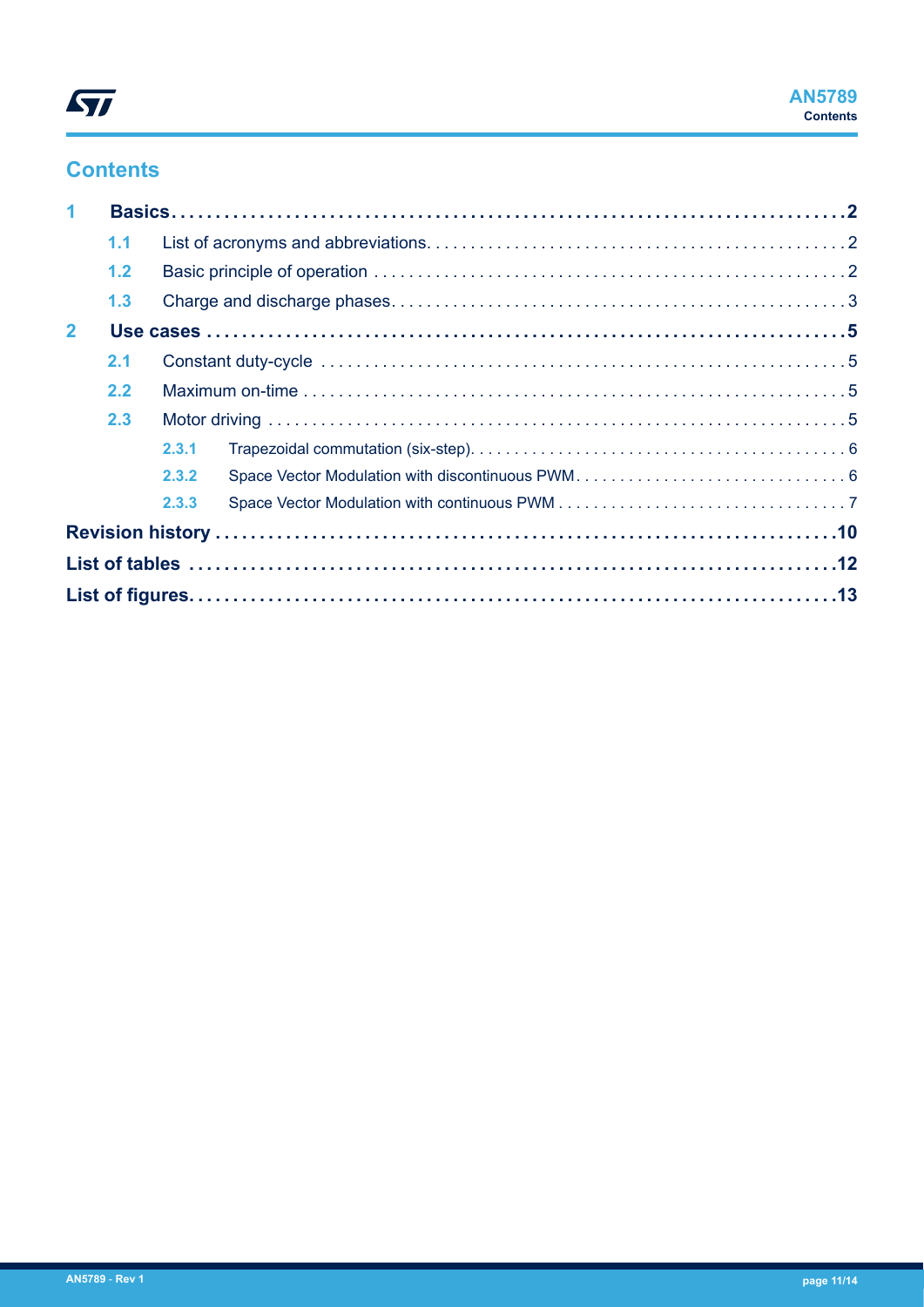<span id="page-11-0"></span>ST

# **List of tables**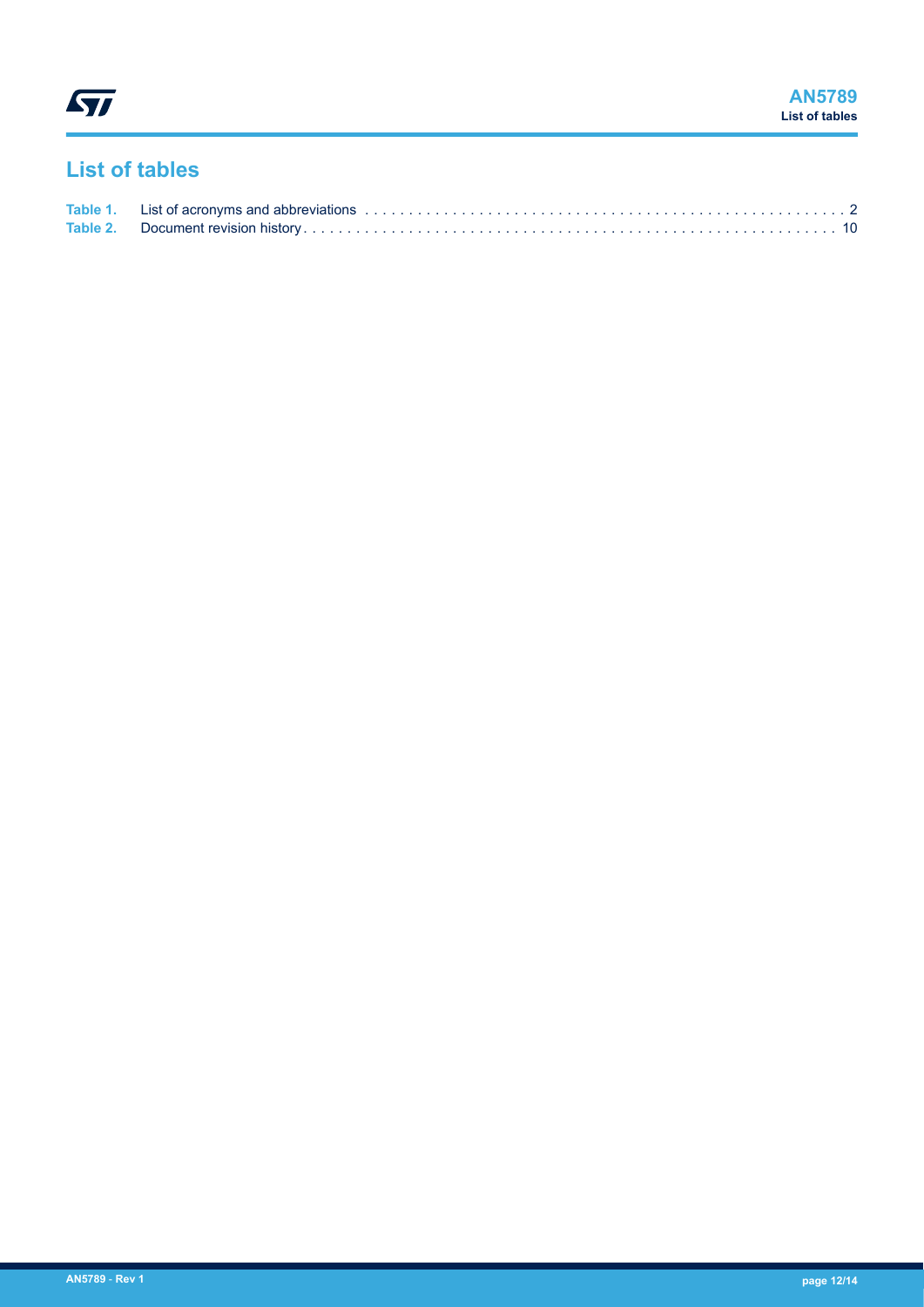# <span id="page-12-0"></span>**List of figures**

| Figure 1.  |  |
|------------|--|
| Figure 2.  |  |
| Figure 3.  |  |
| Figure 4.  |  |
| Figure 5.  |  |
| Figure 6.  |  |
| Figure 7.  |  |
| Figure 8.  |  |
| Figure 9.  |  |
| Figure 10. |  |
| Figure 11. |  |